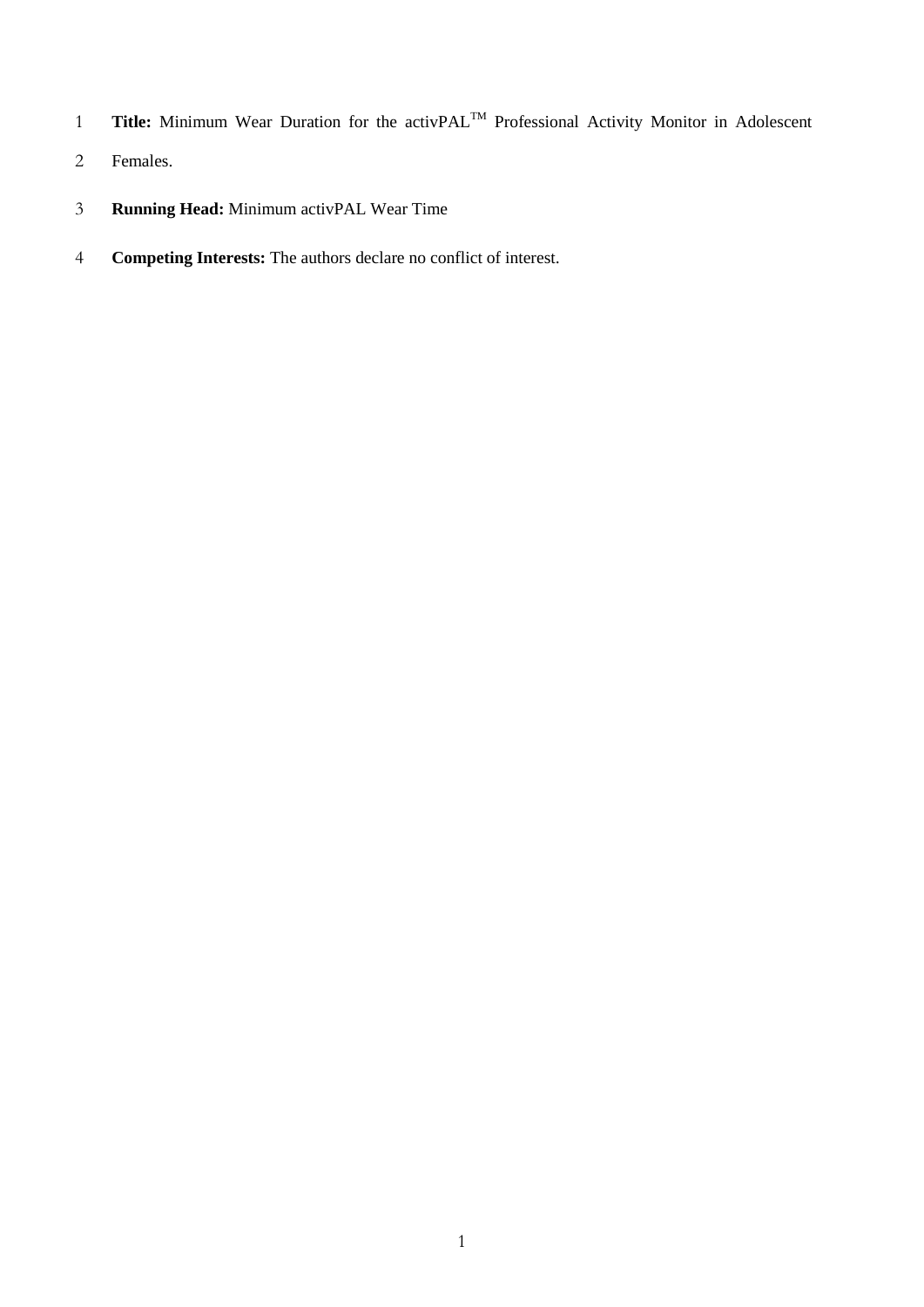### **Abstract:**

 **Objectives:** This study aims to determine the minimum number of days of monitoring required to reliably predict sitting/lying time, standing time, light intensity physical activity (LIPA), moderate-to-vigorous intensity physical activity (MVPA) and steps in adolescent females.

 **Methods:** 195 adolescent females (mean age=15.7 years; SD=0.9) participated in the study. Participants wore the activPAL activity monitor for a seven day protocol. The amount of time spent sitting/lying, standing, in LIPA and in MVPA and the number of steps per day were quantified. Spearman-Brown Prophecy formulae were used to predict the number of days of data required to achieve an intraclass correlation coefficient of both 0.7 and 0.8.

 **Results:** For the percentage of the waking day spent sitting/lying, standing, in LIPA and in MVPA, a minimum of 9 days of accelerometer recording is required to achieve a reliability of ≥0.7, while a minimum of 15 days is required to achieve a reliability of ≥0.8. For steps, a minimum of 12 days of recording is required to achieve a reliability of  $\geq$  20.7, with 21 days to achieve a reliability of  $\geq$  0.8.

**Conclusion:** Future research in adolescent females should collect a minimum of 9 days of accelerometer data to reliably estimate sitting/lying time, standing time, LIPA and MVPA, while 12 days is required to reliably estimate steps.

**Keywords:** activPAL, Minimum, Adolescent, Wear Time, Physical Activity, Sedentary Behaviour.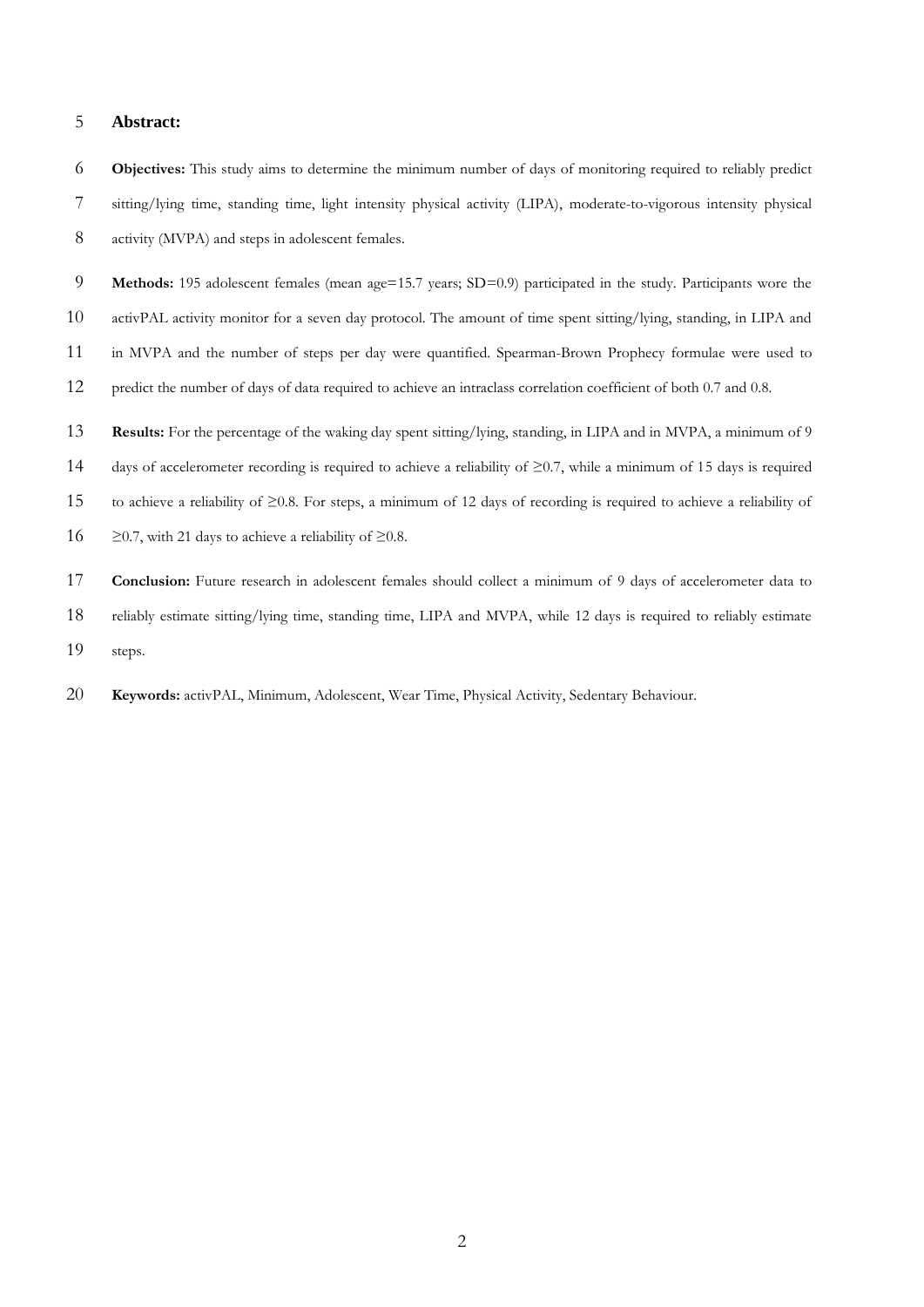#### **Introduction:**

 The elimination of physical inactivity has the potential to reduce the incidence of major non- communicable diseases by 6-10% [\(12\)](#page-17-0). Increasing the prevalence of individuals achieving the recommended daily amount of moderate-to-vigorous physical activity (MVPA) is a key behaviour to target when addressing the prevalence of non-communicable disease [\(12\)](#page-17-0). Furthermore, evidence has accumulated on the deleterious effects of sedentary behaviours (SB) on health outcomes [\(23\)](#page-18-0). Consequently, reducing the amount of time spent sedentary is becoming an increasingly important component of public health recommendation development globally [\(24\)](#page-18-1).

 Accurate and reliable measures of physical behaviours (including sitting/lying time (SLT), standing time (StT), light intensity physical activity (LIPA) and MVPA) in free-living environments are essential when identifying associations between specific physical behaviours and health outcomes, identifying determinants that may influence participation in physical behaviours, informing interventions that target specific physical behaviours, and evaluating the effectiveness of interventions and improving public health surveillance [\(28\)](#page-18-2). The selection of which measure to employ is often a trade-off between feasibility and validity in field-based research [\(26,](#page-18-3) [30\)](#page-18-4). Reviews of the literature have highlighted the advantages and disadvantages of a wide range of field-based measures of physical activity (PA) and SB [\(26,](#page-18-3) [30,](#page-18-4) [31\)](#page-19-0). These reviews suggest that motion sensors, such as accelerometers, are currently the measure of choice [\(26,](#page-18-3) [31\)](#page-19-0).

 Free-living activity behaviours across given monitoring periods are characterised by large amounts of inter-individual and intra-individual variability [\(15\)](#page-17-1), which can significantly impact measurement reliability. Reliability is a prerequisite to validity and the reliability of a device must be determined to ensure valid estimates of free-living physical behaviours [\(3\)](#page-16-0). By determining the inter- and intra- individual variability across days of measurement, researchers can define the number of days of monitoring required to reliably estimate such behaviours. The minimum number of days required to assess PA and SB with a suitable level of reliability vary substantially across age, population and accelerometer [\(27\)](#page-18-5). In young children, highly variable findings have been observed, with research suggesting that between 2-7 days of accelerometer wear time provide a reliable estimate of total PA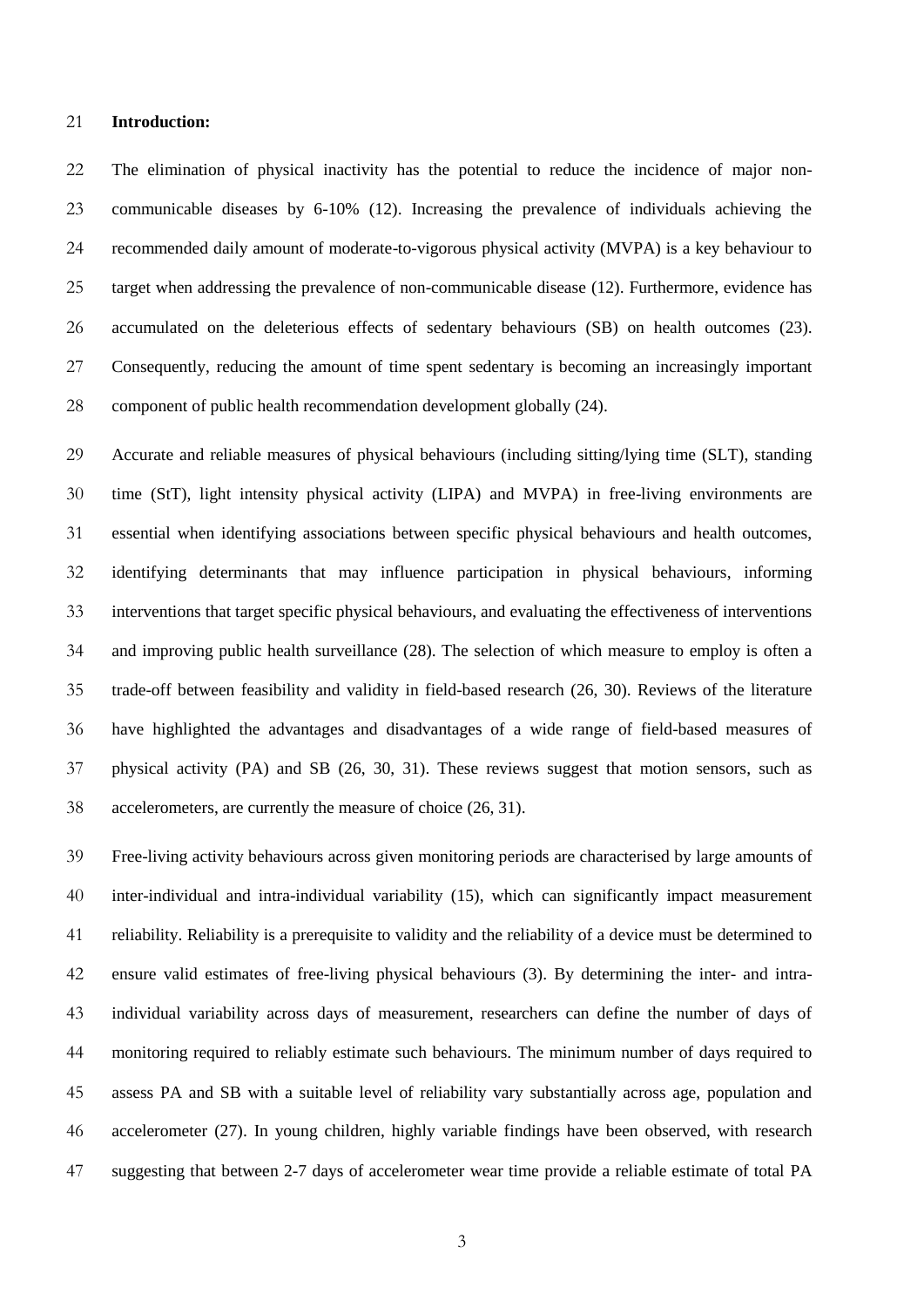and SB [\(1,](#page-16-1) [9\)](#page-16-2). There is also debate in relation to the necessity of the inclusion of weekend data for the reliable estimation of typical activity in young children [\(8,](#page-16-3) [18\)](#page-17-2). In adults, it has been recommended that a minimum of seven consecutive days of accelerometry wear time is required for a reliable estimate of time spent inactive and in MVPA [\(13\)](#page-17-3), while any 3 days of measurement is appropriate for examining steps per day [\(29\)](#page-18-6).

 When establishing the minimum number of days required to reliably estimate sedentary time, researchers have historically relied on devices that require count-to-activity thresholds to estimate sedentariness. A count-to-activity threshold is a threshold that relates arbitrary accelerometer count values to an estimate of energy expenditure. The most typical sedentary threshold utilised is that for the ActiGraph, whereby <100 accelerometers counts per minute signifies sedentary time. The use of sedentary thresholds relies on the lack of ambulation to estimate SB rather than examining the postural allocation of the individual [\(11,](#page-17-4) [17\)](#page-17-5). Such estimates may under/over-estimate sedentary time due to the inclusion of standing or low ambulatory activities [\(11,](#page-17-4) [17\)](#page-17-5). Device developments have enabled the examination of postural allocation to accurately distinguish between SLT and StT, and 62 have been encouraged over count-to-activity thresholds [\(17\)](#page-17-5). One such device, the activPAL<sup>TM</sup> (PAL Technologies Ltd, Glasgow, UK), has previously been identified as a valid measure of SLT in children [\(19\)](#page-17-6) and adults [\(11\)](#page-17-4) and as a measure of MVPA in adolescent females [\(6\)](#page-16-4).

 To the author's knowledge, the minimum number of days of monitoring required when examining free-living SLT, StT, LIPA, MVPA and steps when using the activPAL in an adolescent population has not been defined. The purpose of this study was to determine the number of days of activPAL monitoring required to reliably estimate SLT, StT, LIPA, MVPA and steps in an adolescent female sample.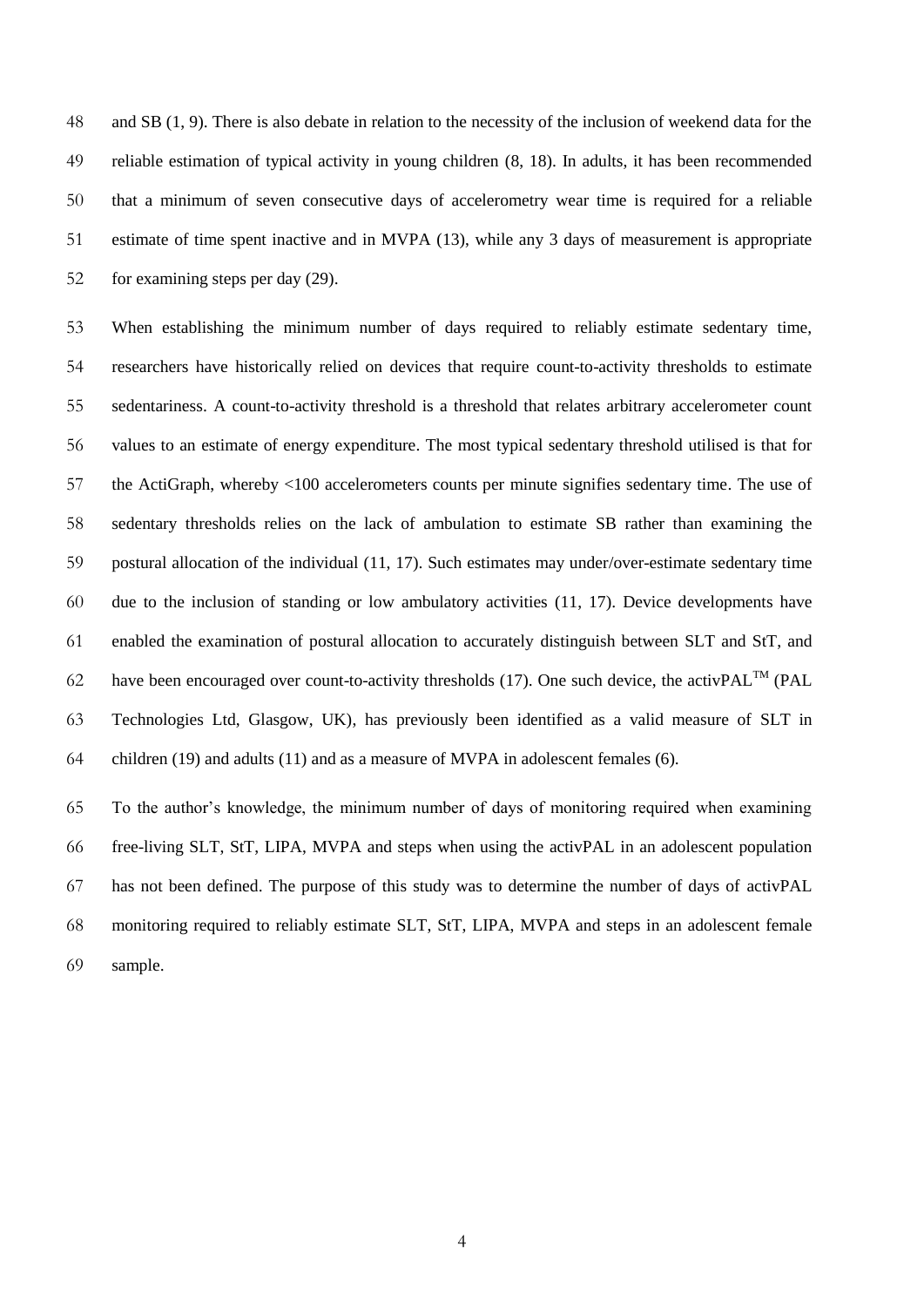#### **Methods:**

 Data were collected from a cross-sectional sample of students from 13 schools in the mid-western region of Ireland between 2009 and 2011. Participants were randomly selected from all 13-18 year old female students in each school. To be eligible for inclusion, participants were required to have no injuries or illnesses which impact their participation in PA. Written informed participant and parental consent were obtained prior to data collection. All procedures were reviewed and approved by the researchers institute research ethics committee. Data collection on all participants was completed during school term, meaning all data on weekdays presented were schooldays.

 Objective examination of physical behaviours over a seven day period was obtained using the activPAL. The activPAL is a thigh mounted accelerometer-based activity monitor, measuring 80 53×35×7mm and weighing 20g. The activPAL samples at 10 Hz and measures bodily accelerations using a uni-axial accelerometer [\(5\)](#page-16-5). The monitor provides information on whether the wearer is in a sitting/lying position, standing position or if the wearer is stepping, while activity counts and step counts are also provided. The monitor communicates with a Windows (Microsoft Corporation, One Microsoft Way, Redmond, WA, USA) compatible PC via a USB interface. All monitors were initialised on the morning of distribution to each participant. The activPAL was worn on the midpoint of the anterior aspect of the right thigh and was attached to the skin using a hydro-gel adhesive pad  $(PAL<sub>stickie</sub><sup>TM</sup>)$ . Monitors were distributed to the participants by the investigators, while every student was provided with detailed instructions on how the monitor was to be worn. Participants were then asked to attach the device as instructed. Finally, investigators examined the location of attachment to ensure that the monitor was worn appropriately. Participants were instructed to wear the device at all times (24 hour wear protocol), and to only remove the device when bathing or for water-based 92 activities. Participants were supplied with extra PAL*stickie*<sup>TM</sup> to reapply the device if it was removed. The device was worn for a seven day wear protocol. At the end of data collection, the devices were collected by investigators, and the activPAL data was downloaded to the same PC via USB interface.

 Prior to detailed examination of accelerometer data, all activPAL output was visually inspected using the activPAL software to identify potential erroneous data from monitor malfunction, prolonged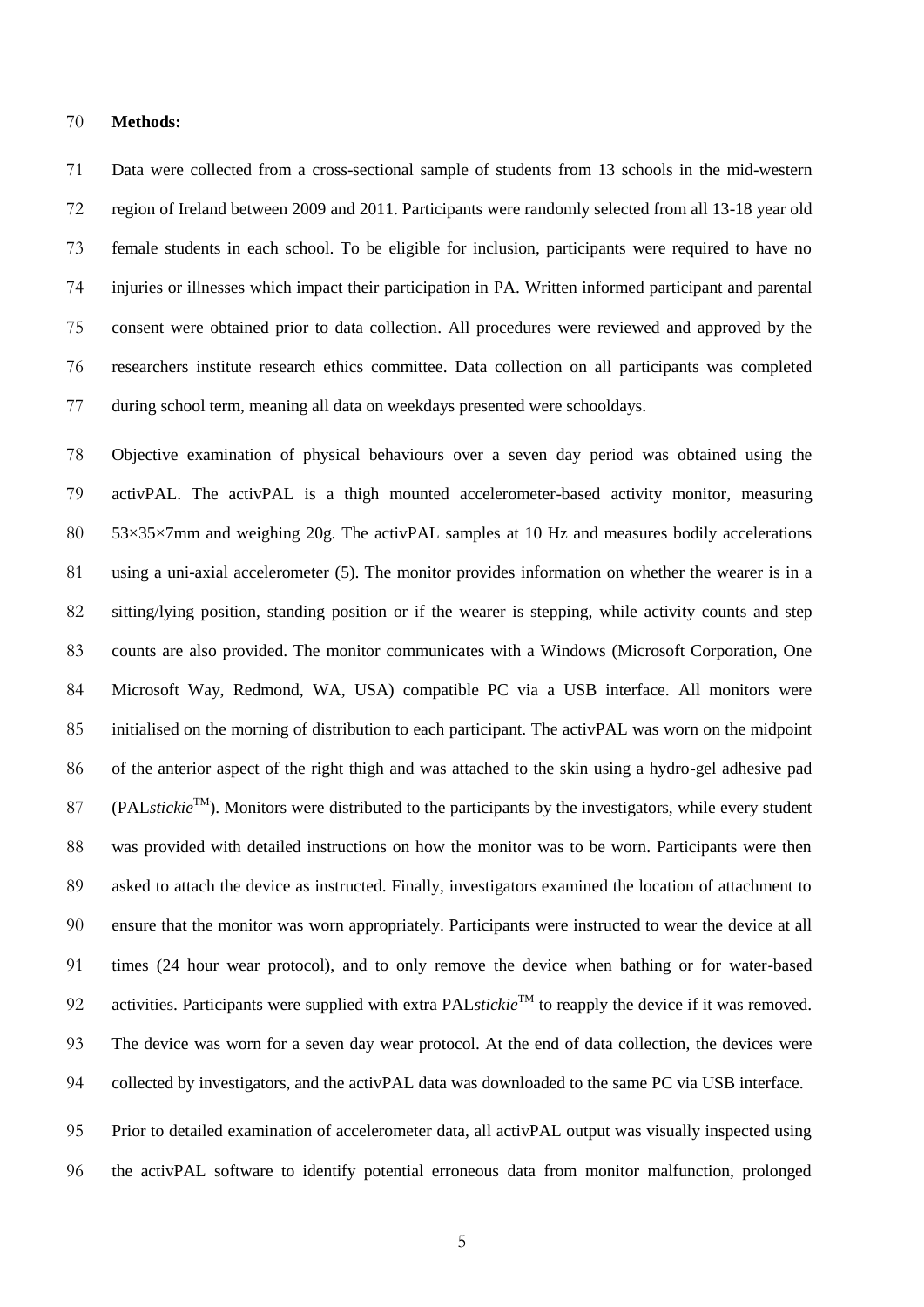periods of non-wear time and to identify the earliest and latest time the monitor registered movement over a typical 24 hour measurement period. To determine the number of valid days of accelerometry required to reliably estimate SLT, StT, LIPA and MVPA, a criteria for a valid measurement day was defined. A valid measurement day was classified as a day with <4 hours of non-wear time during waking hours (defined below) [\(5\)](#page-16-5). Non-wear time was defined as a period with ≥60 minutes of consecutive zero activity counts [\(25\)](#page-18-7). The non-wear periods for each day were summed, and all measurement days with ≥4 hours of non-wear time during waking hours were removed from this analysis. For all remaining participants, the daily non-wear time was summed, and the non-wear time was subtracted from both the waking day time and the sitting/lying time to ensure that only wear 106 periods were included for analysis.

 All components of PA and SB were presented as a percentage of waking hours [\(5\)](#page-16-5). The amount of waking time was calculated as waking hours = bed time - rise time. To estimate the number of bed hours, the first registered non-sedentary epoch after 7:00 a.m. was identified as rise time. This time was chosen as no participant was identified to have risen from bed prior to 7:00 a.m. during visual inspection of the data. The last registered non-sedentary epoch, which was followed by an 112 uninterrupted sedentary period (>2 hours), was identified as the time the participants went to bed [\(5\)](#page-16-5).

 The activPAL was used to estimate daily SLT, StT, LIPA, MVPA and steps. A detailed description of the methodologies applied to examine the activPAL output for these physical behaviours has previously been provided [\(5,](#page-16-5) [6\)](#page-16-4). Briefly, SLT was defined as all time spent in a sitting/lying posture during a waking day. Standing time was defined as time spent in a standing position with no stepping (i.e. standing still), and was calculated by summing the total number of seconds spent standing. LIPA was defined as all time spent in stepping at an intensity of <3 metabolic equivalents (METs) (e.g. slow walking, household chores, etc.), while MVPA was defined as all time spent stepping at an intensity of >3 METs. For MVPA, a threshold of 2997 counts per epoch (15 s) was used to estimate METs for each 15s period, where MVPA was defined as >3 METs [\(6\)](#page-16-4). Steps were determined from the activPAL output, and were summed over the measured day to provide steps per day. Sitting/lying time was adjusted by subtracting non-wear time from SLT. This method of examining non-wear time data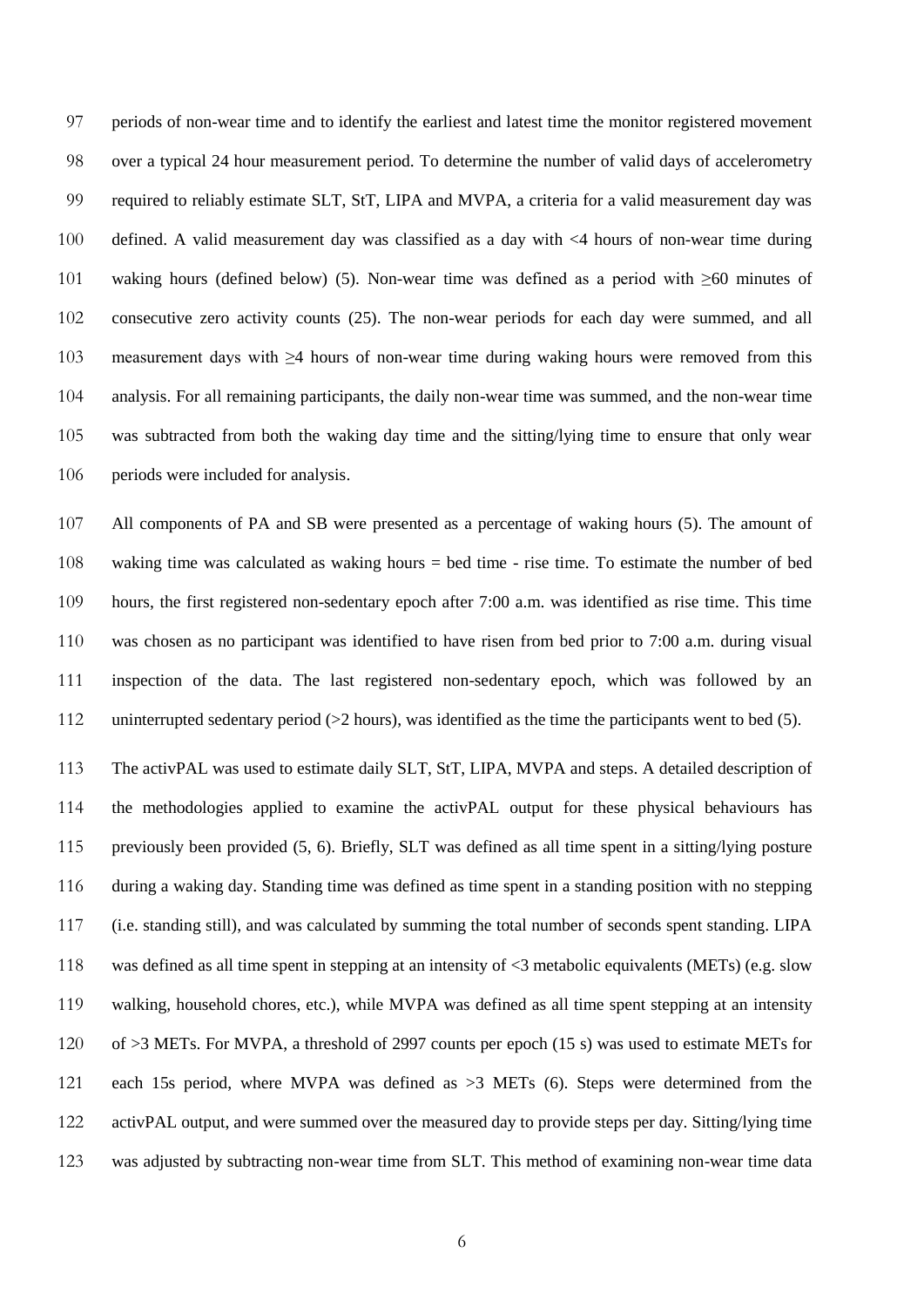was completed as 1) non-wear time would otherwise be categorised as SLT and 2) no records for the types of activity completed during non-wear time were collected. Total wear time during the waking day was calculated by subtracting non-wear time from the identified waking measurement period. Finally, SLT, StT, LIPA and MVPA were then presented as a percentage of the total wear time during 128 the waking day.

 Descriptive statistics are presented as mean (SD), median (25th percentile, 75th percentile) or number (percentage) as appropriate. All numeric data were assessed for skewness by visual inspection of histograms and formal tests of normality. The distributions of the sedentary and PA variables were found to be skewed so Box-Cox transformations were used to transform the data to normality prior to analyses. Linear mixed models (LMM) were used to model the transformed daily data, accounting for the different number of days of recorded data across the sample. Single day intraclass correlations (ICC) values were computed from the LMM models, where the ICC is defined as the ratio of between-individual variance to the sum of the between- and within- individual variance. The reliability of the activPAL daily measurements of physical behaviours and steps was assessed using the Spearman-Brown prophecy formula [\(22\)](#page-18-8). The number of required days to reach the target average 139 ICC was computed using the Spearman-Brown prophecy formula:  $N=ICC_T(1-ICC_S)/(ICC_S(1-ICC_T))$ , 140 where ICCs=single day ICC, N=number of required days and  $ICC_T$ =target average measures ICC. Although an average measures ICC (computed as the ICC of an average measure across N days) of  $\geq$  20.8 has been identified as an acceptable level of reliability [\(2\)](#page-16-6), an ICC of  $\geq$  0.7 has been suggested as being appropriate as it reduces the amount of data excluded and maximizes power [\(14\)](#page-17-7). In this study, 144 the number of required days were computed separately for  $ICC_T=0.8$  and  $ICC_T=0.7$ . Statistical analyses were conducted using IBM SPSS Statistics version 21.0 (Cary, NC).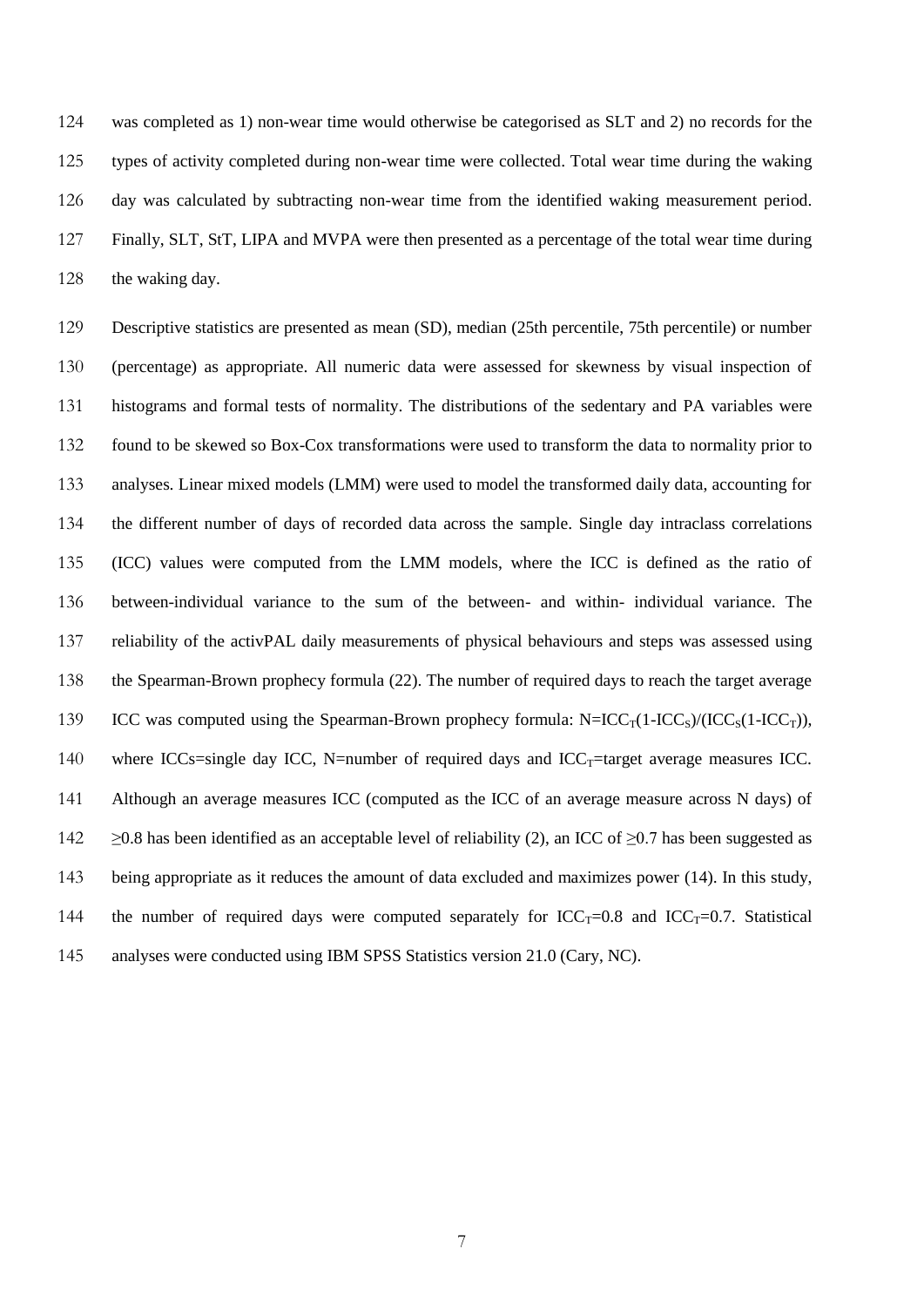#### **Results:**

 Of those randomly selected, a total of 216 students (76%) agreed to take part in the study. Due to malfunctioning devices, 21 datasets were excluded from analysis. A total of 195 valid datasets were included. No differences existed between excluded and included participants for age, height, weight 150 or BMI. Participants mean age was 15.7 ( $\pm$ 0.9) years, with a median BMI of 21.7 (IQR = 5.2) kg/m<sup>2</sup>. Nine participants (4.6%) were classified as underweight, 132 participants (67.7%) had normal weight, 41 participants (21.0%) were overweight, and 13 participants (6.7%) were obese. A total of 29 participants provided 4 days of accelerometer data (14.9%), 140 provided 5 valid days (71.8%) and 26 providing 6 valid days (13.3%). A total of 180 participants provided data on both weekend days (92.3%), with 15 participants providing data on one weekend day only (7.7%).

 Descriptive information on the amount of waking time spent (hrs.) in SLT, StT, LIPA and MVPA across days of the week is provided in Table 1. The percentage of the waking day spent in these behaviours, along with the number of steps accumulated across each day of the week, are also presented in Table 1. Daily waking hours across the measured week ranged from 12.8 (IQR=1.2) on 160 Sundays to 16.2 (IQR=1.8) on Fridays.

 The Spearman-Brown Prophecy Formulae based on ICCs for all collected data with a reliability of 0.7 162 and 0.8 were used to predict the number of days of complete data needed to reliably predict SLT, StT, LIPA, MVPA and steps. The results of the Spearman Brown Prophecy Formulae are presented in Table 2. For a reliability of 0.7, a minimum of 9 days of activPAL monitoring are required to reliably estimate SLT, StT, LIPA and MVPA. A minimum of 15 days of activPAL monitoring are required to achieve a reliability of 0.8 for all activity intensity variables. For steps, a minimum of 12 days of recording is required to give a reliability of 0.7, while 21 days of measurement are required to provide a reliability of 0.8.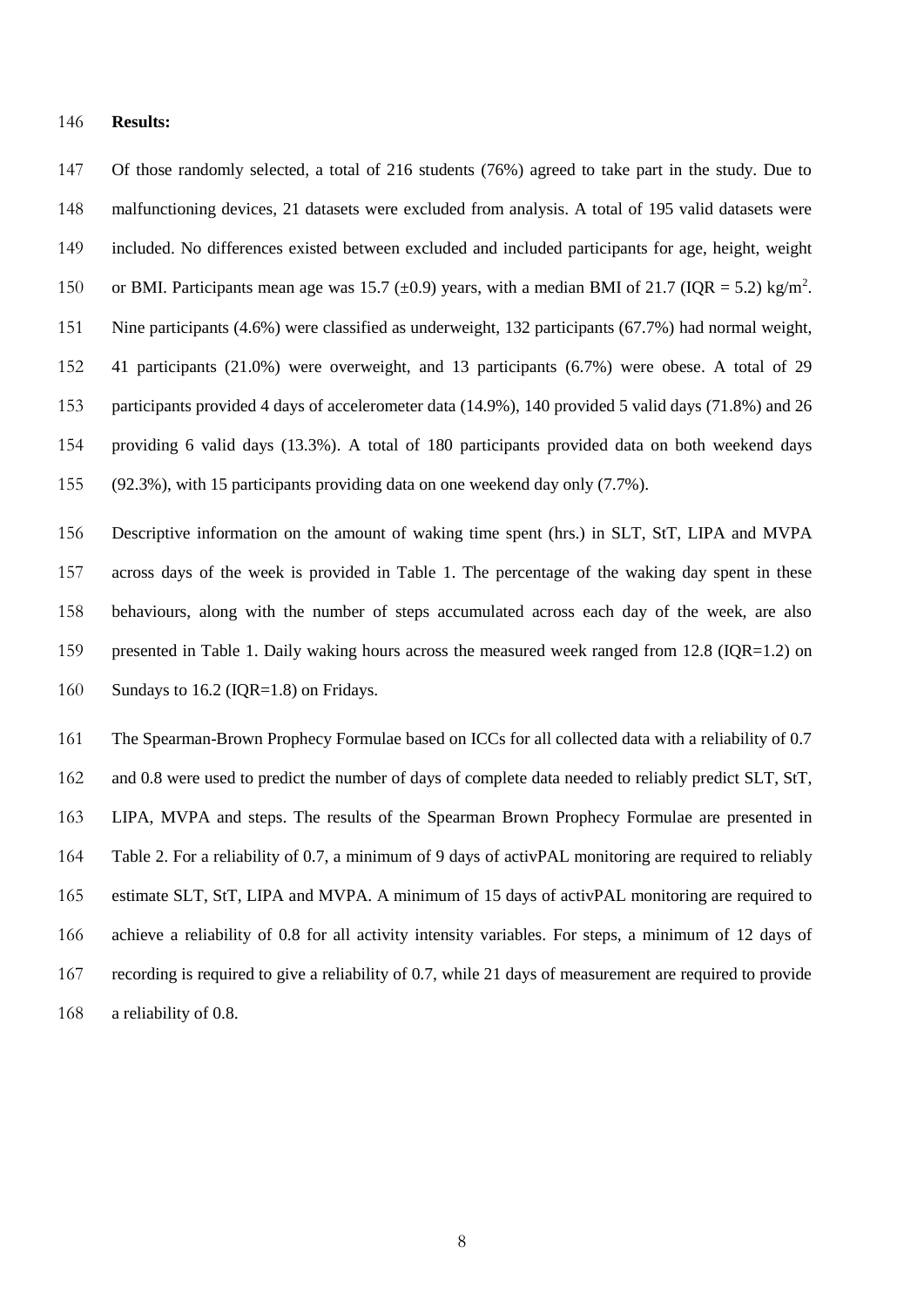169 **Table 1:** Descriptive characteristics of i) the total number of waking hours, ii) the number of waking hours spent sitting/lying, standing, in light intensity 170 physical activity and in moderate to vigorous intensity physical activity, iii) the percentage of waking time spent sitting/lying, standing, in light intensity 171 physical activity and in moderate to vigorous intensity physical activity and iv) the number of steps per day across days of the week.

|                        | <b>Monday</b> | <b>Tuesday</b> | Wednesday    | <b>Thursday</b> | Friday       | <b>Saturday</b> | <b>Sunday</b> |
|------------------------|---------------|----------------|--------------|-----------------|--------------|-----------------|---------------|
|                        | $(n = 171)$   | $(n = 140)$    | $(n = 139)$  | $(n = 63)$      | $(n = 84)$   | $(n = 188)$     | $(n = 184)$   |
| <b>Waking Hours</b>    | 15.4          | 15.0           | 15.2         | 15.2            | 16.2         | 14.5            | 12.8          |
|                        | (14.8, 16.0)  | (14.3, 15.6)   | (14.5, 15.8) | (14.7, 15.8)    | (15.2, 17.0) | (13.2, 15.5)    | (11.8, 14.0)  |
| Sitting/Lying (hrs.)   | 10.3          | 9.8            | 10.0         | 9.2             | 10.4         | 9.2             | 8.6           |
|                        | (9.1, 11.2)   | (8.8, 11.0)    | (8.7, 11.1)  | (8.2, 11.0)     | (9.4, 11.8)  | (7.8, 10.7)     | (7.2, 9.8)    |
| <b>Standing (hrs.)</b> | 3.3           | 3.3            | 3.3          | 3.8             | 3.4          | 3.3             | 2.8           |
|                        | (2.7, 3.9)    | (2.5, 3.9)     | (2.6, 4.1)   | (2.8, 4.4)      | (2.6, 4.4)   | (2.4, 4.4)      | (2.0, 3.5)    |
| $LIPA$ (hrs.)          | 0.76          | 0.77           | 0.78         | 0.78            | 0.84         | 0.80            | 0.65          |
|                        | (0.63, .97)   | (0.64, .96)    | (0.65, 1.00) | (0.63, 1.08)    | (0.65, 1.09) | (0.55, 1.03)    | (0.49, 0.85)  |
| MVPA (hrs.)            | 0.80          | 0.91           | 0.83         | 1.06            | 0.85         | 0.72            | 0.44          |
|                        |               |                |              |                 |              |                 |               |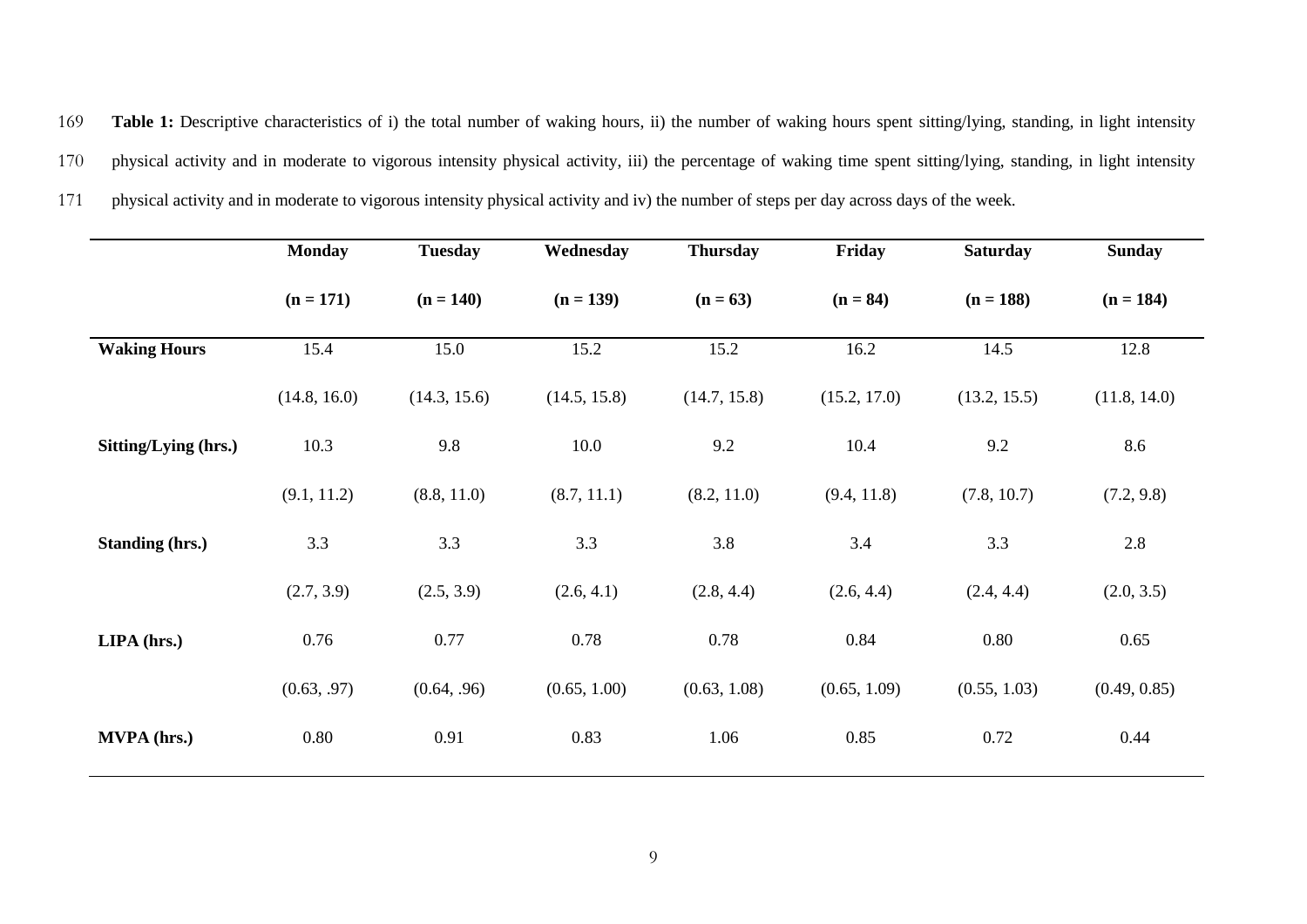|                   | (0.58, 1.25)  | (0.61, 1.29)  | (0.55, 1.27)  | (0.83, 1.34)  | (0.50, 1.38)  | (0.37, 1.11)  | (0.23, 0.91) |
|-------------------|---------------|---------------|---------------|---------------|---------------|---------------|--------------|
| % Waking hrs      |               |               |               |               |               |               |              |
| Sitting/Lying (%) | 67.1          | 66.1          | 66.8          | 61.9          | 65.6          | 64.4          | 68.4         |
|                   | (60.8, 72.8)  | (60.0, 72.5)  | (59.7, 73.4)  | (55.3, 72.1)  | (58.8, 73.7)  | (54.9, 74.4)  | (58.6, 75.9) |
| Standing $(\% )$  | 21.7          | 21.6          | 21.6          | 24.0          | 21.9          | 23.0          | 21.9         |
|                   | (17.7, 25.9)  | (17.2, 26.9)  | (18.1, 26.8)  | (18.7, 30.1)  | (16.8, 26.9)  | (17.4, 30.3)  | (16.1, 27.7) |
| LIPA $(%)$        | 5.0           | 5.1           | 5.2           | 5.1           | 5.5           | 5.6           | 5.2          |
|                   | (4.1, 6.4)    | (4.3, 6.4)    | (4.3, 6.4)    | (4.0, 7.3)    | (4.3, 6.8)    | (4.0, 7.1)    | (3.9, 6.7)   |
| M VPA (%)         | 5.3           | 6.3           | 5.5           | 6.6           | 5.5           | 4.9           | 3.4          |
|                   | (3.9, 8.0)    | (4.1, 8.5)    | (3.7, 8.5)    | (5.3, 8.9)    | (3.2, 8.1)    | (2.6, 7.7)    | (1.8, 7.2)   |
| <b>Steps</b>      | 8364          | 8539          | 8824          | 9994          | 9122          | 8010          | 5261         |
|                   | (6428, 11263) | (6408, 11625) | (6312, 10922) | (7898, 11888) | (6512, 13113) | (4724, 10978) | (3540, 8644) |

 $172$  All data presented as median  $(25<sup>th</sup>$  percentile,  $75<sup>th</sup>$  percentile) due to non-normality of data.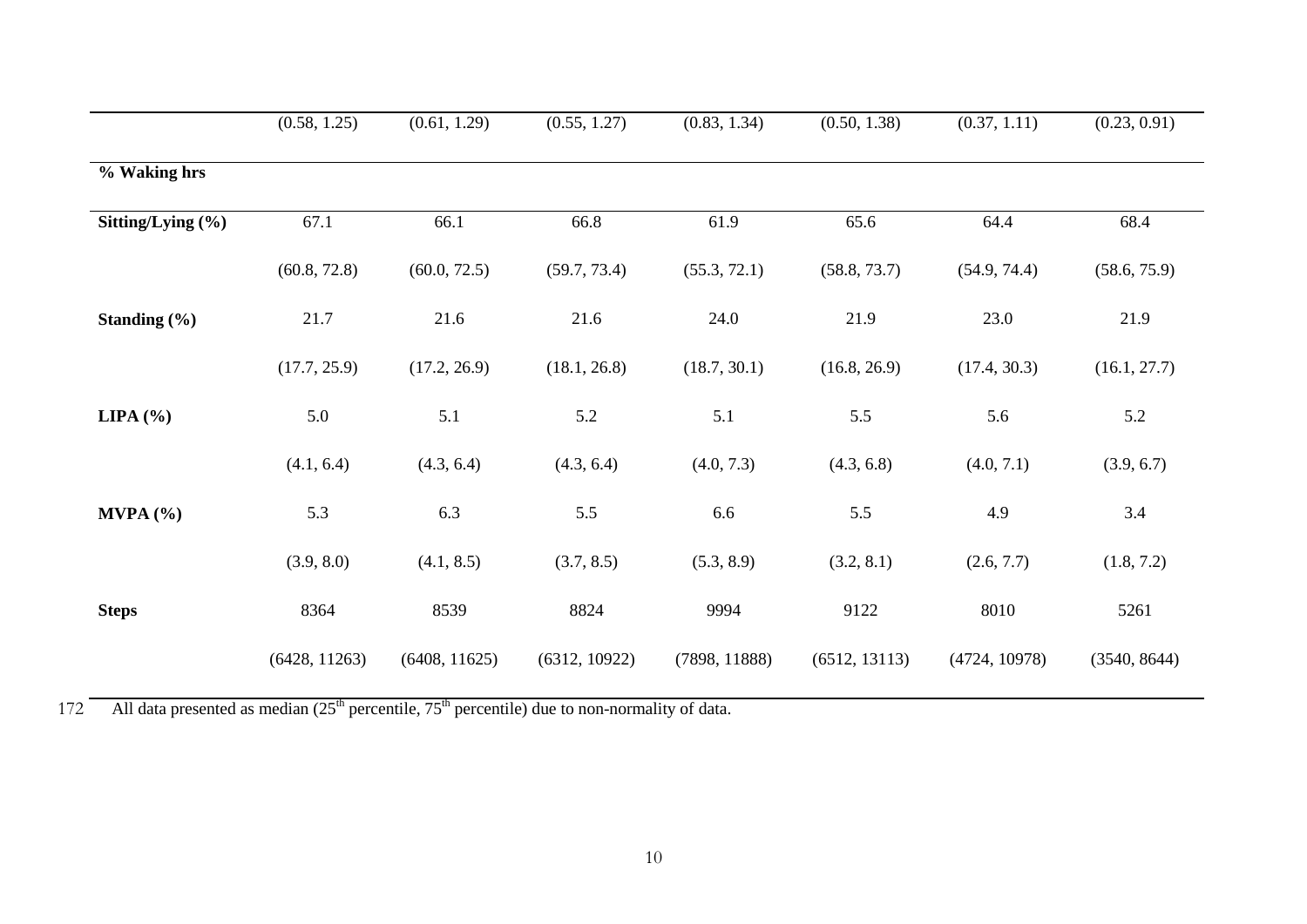173 **Table 2**: Number of days of complete data required to estimate components of waking sitting/lying, 174 standing, light and moderate-to-vigorous intensity physical activity and steps per day from the 175 activPAL activity monitor in adolescent females.

| <b>Behaviours</b>                                 | <b>Target Reliability Value (ICC)</b> |             |  |
|---------------------------------------------------|---------------------------------------|-------------|--|
|                                                   | 0.7                                   | 0.8         |  |
| Sitting/Lying Time (% Waking)                     | 6.9 days                              | $11.8$ days |  |
| Standing Time (% Waking)                          | 5.7 days                              | 9.8 days    |  |
| Light Intensity Physical Activity (% Waking)      | 5.2 days                              | 9.0 days    |  |
| Moderate-to-Vigorous Physical Activity (% Waking) | 8.8 days                              | $15.1$ days |  |
| <b>Steps</b>                                      | $12.1$ days                           | $20.8$ days |  |
|                                                   |                                       |             |  |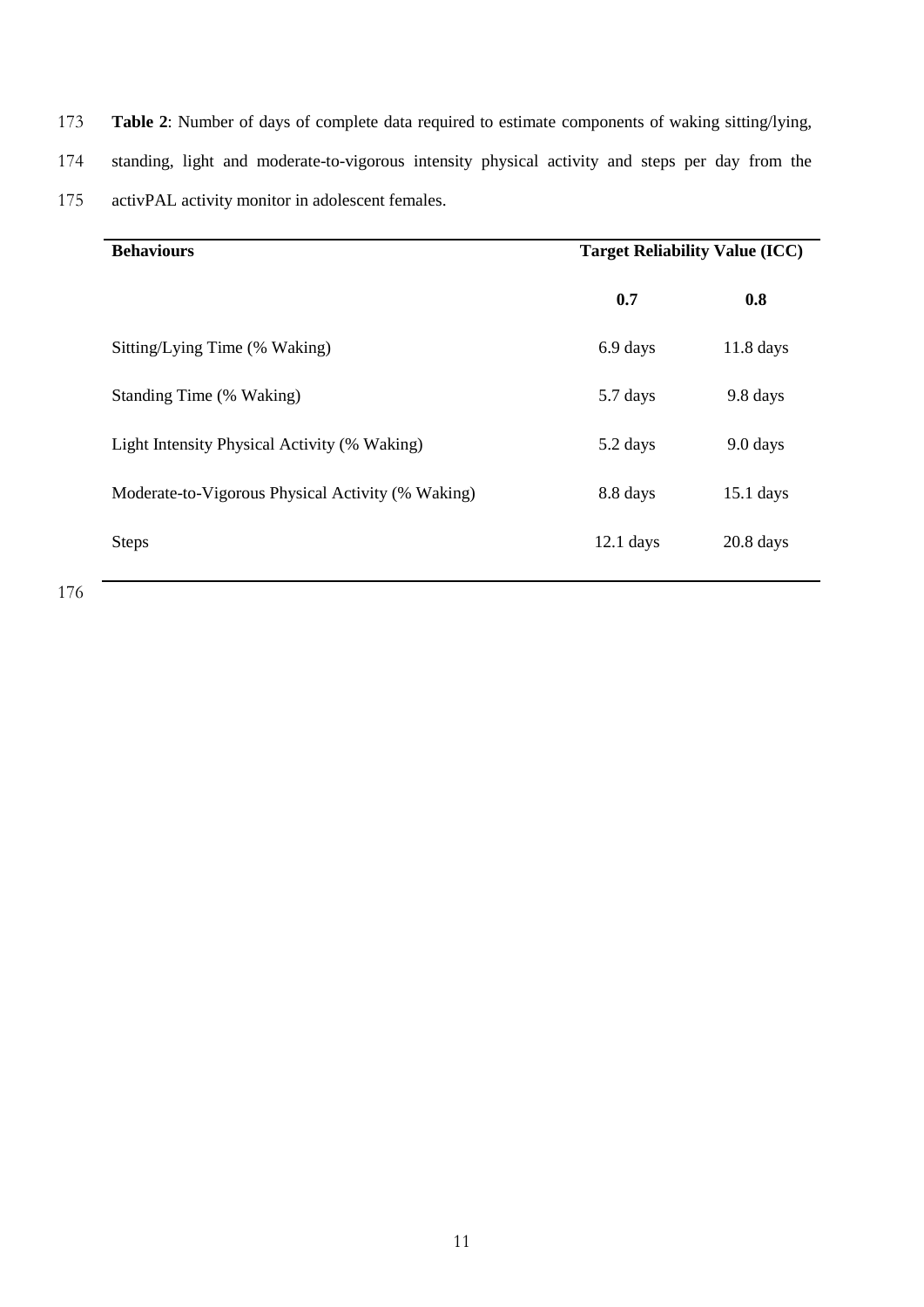#### **Discussion:**

 This study aimed to determine the number of days of activPAL monitoring required to reliably examine SLT, StT, LIPA, MVPA and steps in a sample of adolescent females. As far as the authors are aware, this is the first study to examine the reliability of objective measurement of free-living SB, based on posture rather than sedentary thresholds (i.e. less than ActiGraph 100 counts-per-minute), in an adolescent cohort. The findings of the present study suggest that a minimum of seven days of activPAL measurement is required to achieve a reliability coefficient of ≥0.7 for measurement of SLT, StT and LIPA, while at least 12 days of data are required for a coefficient of ≥0.8. Where the activPAL acceleration data are also used to quantify MVPA, 9 days of activPAL measurement are required to achieve a reliability coefficient of ≥0.7, while at least 15 days of measurement were required to achieve a reliability coefficient of ≥0.8 in this sample.

 When examining physical behaviours in free-living environments, it is essential that sufficient data are gathered to ensure a reliable estimate of these variables is obtained [\(3,](#page-16-0) [27\)](#page-18-5). Researchers have examined the minimum number of days of accelerometer measurement required to achieve acceptable reliability of free-living accelerometer output, focusing on the examination of daily accelerometer counts [\(7,](#page-16-7) [9\)](#page-16-2), MVPA [\(1,](#page-16-1) [8,](#page-16-3) [13,](#page-17-3) [28\)](#page-18-2) or step count [\(7,](#page-16-7) [29\)](#page-18-6). However, limited information is available for the minimum number of days required to provide reliable estimates of SLT, StT and LIPA. It is becoming apparent that these behaviours at the lower end of the activity intensity continuum may play a significant role in energy balance and the prevention of risk factors for major non-communicable disease [\(21,](#page-18-9) [23\)](#page-18-0). In order to strengthen the evidence of the associations between such health variables and SLT, StT and LIPA, it is necessary to ensure that sufficient data to provide reliable estimates is obtained. In adolescent females, a minimum of 9 days of SLT, StT, LIPA and MVPA are required to achieve an acceptable level of reliability. Interestingly, larger day to day variability in MVPA compared to the other behaviours of interest was evident, with it requiring 8.8 days of measurement to 201 achieve a reliability of  $\geq$  0.7 (compared to 5.2, 5.7 and 6.9 for LIPA, StT and SLT respectively). Future research should aim to increase the number of measured days to a minimum of 9 consecutive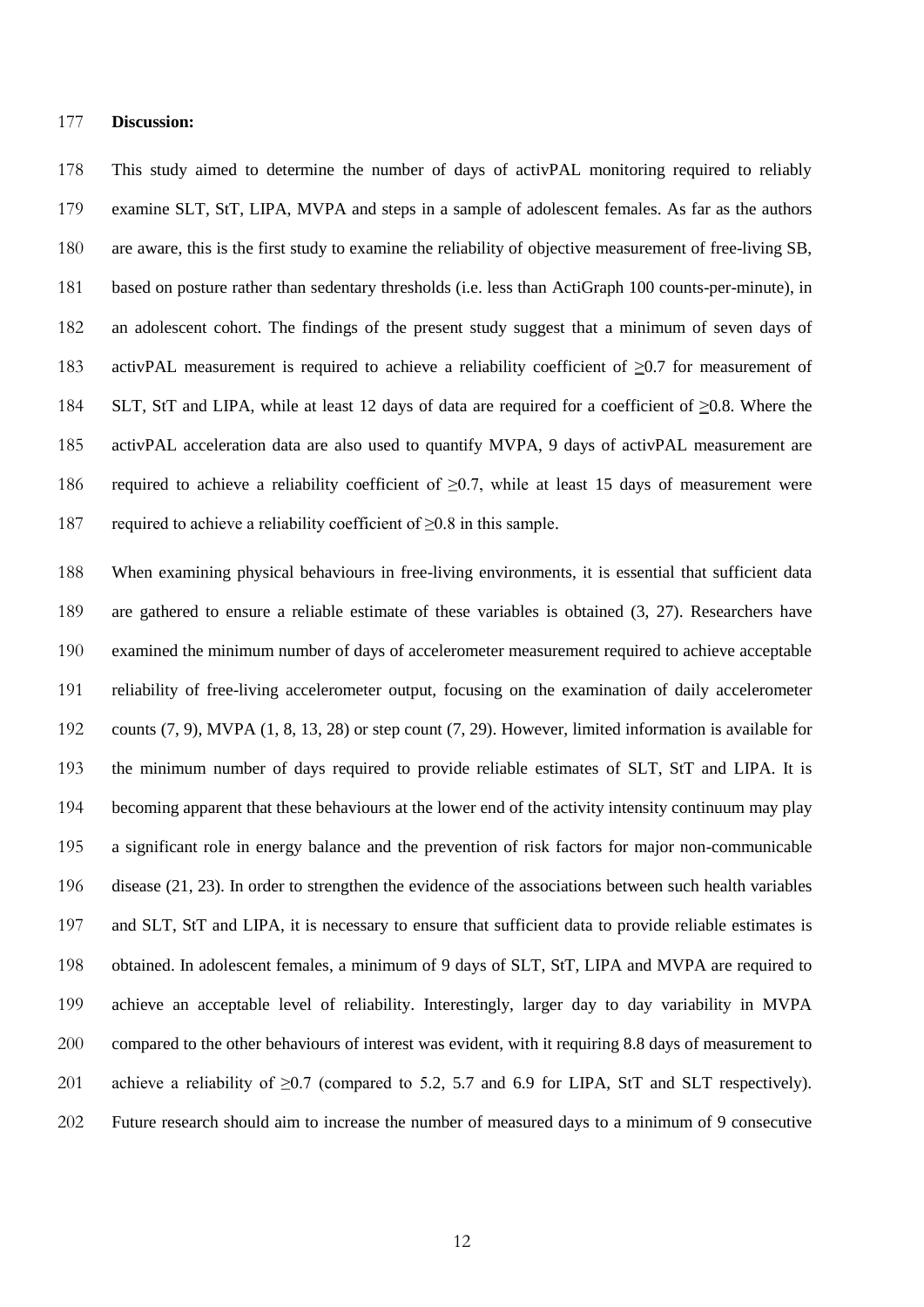days of accelerometer measurement, moving away from the commonly employed 4 days including 1 weekend day [\(4,](#page-16-8) [10\)](#page-17-8).

 As this is the first study to assess the minimum number of days required to reliably predict SLT, StT, LIPA using the activPAL in adolescent females, it is difficult to directly compare these findings with existing literature. However, the findings for the minimum number of days required to reliably predict MVPA are comparable to other studies utilising objective measures. In a study of 30 children aged 7- 15 years, Janz et al. identified that a minimum of 6 days of accelerometer recording was necessary to 210 achieve a reliability coefficient of  $\geq 0.8$  when estimating the amount of time spent sedentary and in 211 MVPA [\(10\)](#page-17-8). Similarly, in an analysis of 436 female adolescents (mean age  $= 14.1$  years (SD  $= 0.45$ )), the minimum recommended wear duration to reliably predict minutes spent in MVPA was 6 days [\(16\)](#page-17-9). Trost et al. identified that a 7 day monitoring protocol was recommended when examining the reliability of MVPA in a combined cohort of children and adolescents [\(28\)](#page-18-2). However, notable differences in the variability of activity behaviours were observed between children and adolescents when examined separately, with a minimum of 4-5 days of recording recommended for children and 8-9 days recommended for adolescents [\(28\)](#page-18-2). Discrepancies in the minimum number of days recommended in the current paper compared to existing literature is likely due to differences in activity monitor used (i.e. CSA/ActiGraph vs activPAL), activity monitor wear location (thigh versus hip/wrist), activity monitor protocol differences (i.e. 24 hour wear protocol compared to waking wear protocol for other devices), potential sample differences (i.e. age, sex, environmental and cultural differences) and data reduction methodologies (i.e. treadmill versus non-treadmill-based MVPA count-to-activity thresholds).

 A significant strength of this study is the examination of objectively determined SLT and StT using the "gold standard" objective measurement device, the activPAL [\(11\)](#page-17-4). The use of this device enables the differentiation of StT from LIPA, while an estimate of time spent in MVPA is also possible. As far as the authors are aware, this is the first study to examine the minimum number of days of measurement required to achieve acceptable reliability for each of these behaviours, rather than relying on estimates of sedentary time from count-to-activity thresholds that do not distinguish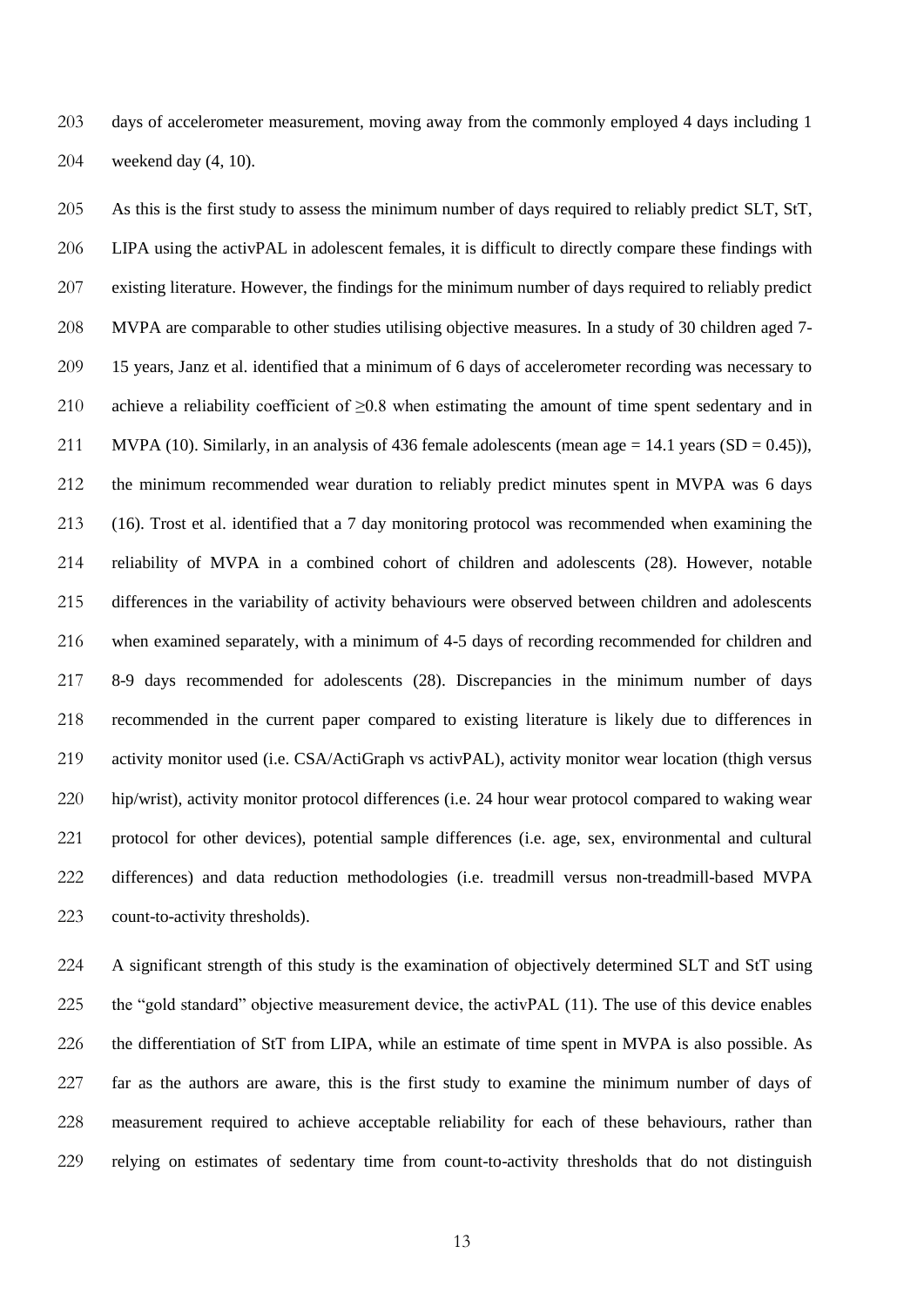between sitting and standing. This study provides some of the first evidence on the minimum number of days of activPAL measurement for a reliable estimate of SLT in this population. Additionally, the relatively large sample size of adolescent females (n=195) was a strength of the study.

 The limitations of this study must be acknowledged. Although accelerometers are the preferred objective measure of habitual physical behaviours [\(26,](#page-18-3) [31\)](#page-19-0), lower limb worn devices like the activPAL have their own limitations, including the inability to measure arm movements (i.e. window cleaning, ironing etc.) and some specific activities (i.e. stair climbing, cycling, swimming etc.) [\(30\)](#page-18-4). Due to the age and sex specific sample, it is not possible to generalise the findings of this study to other populations, as the calculated ICC values are constrained to the sample from which they are 239 calculated [\(2\)](#page-16-6). Additionally, newer generation activPAL monitors (i.e. the triaxial activPAL3<sup>TM</sup>) have been developed, and output from different generation devices may not be comparable due to software and hardware upgrades. However, generally good agreement for postural position between generations of activPAL devices have previously been reported, suggesting that the minimum number of days of monitoring reported here for postural position may be applicable to newer generation devices [\(20\)](#page-18-10).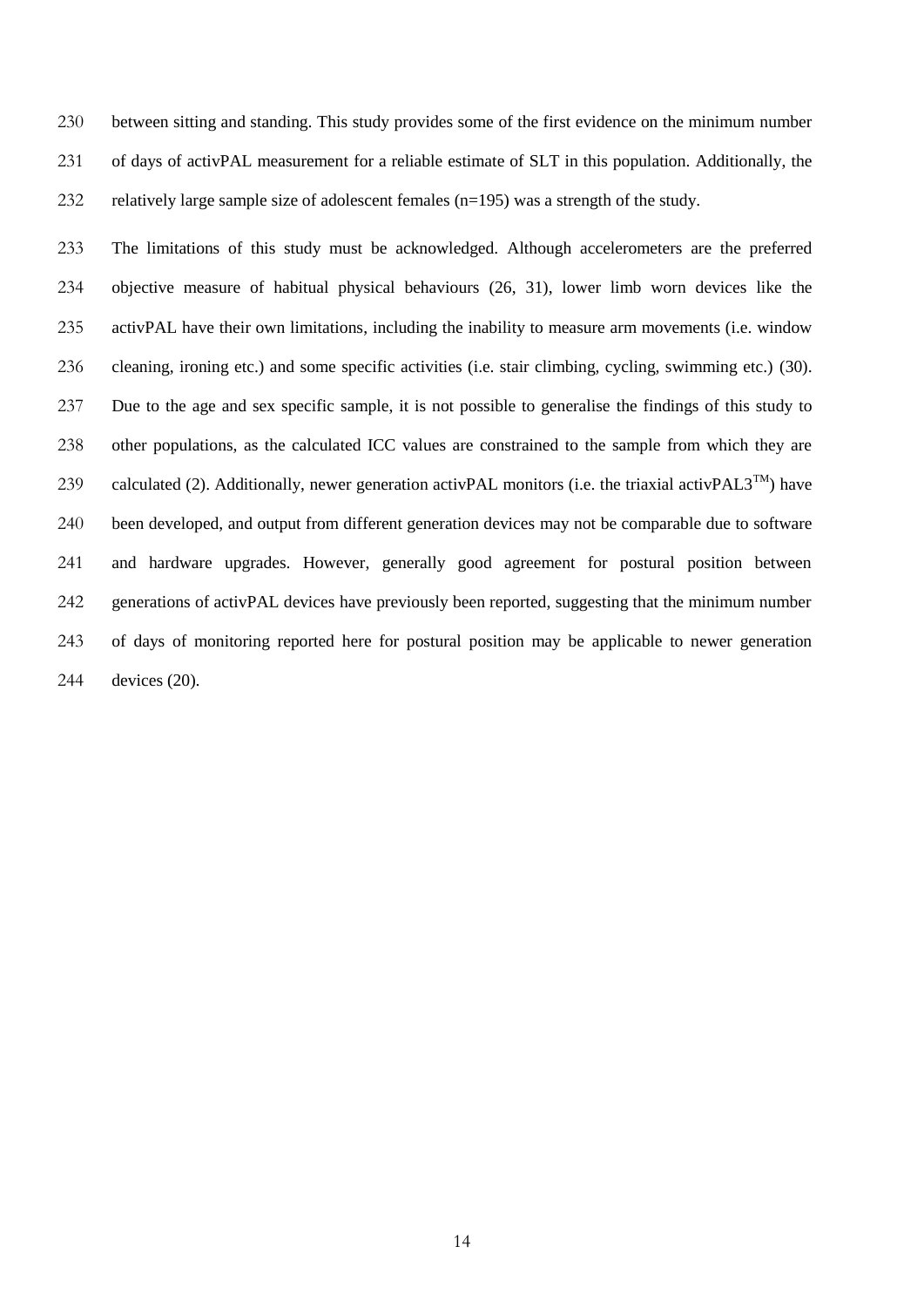# **Conclusion:**

 The findings of this study suggest that a minimum of 7 valid days of recording is required to achieve a 247 reliability of  $\geq$ 0.7 for activPAL derived SLT, StT and LIPA in individuals, while a minimum of 9 days is required for a reliable estimate of MVPA for individuals in an adolescent female population. This measurement period ensures that all days of the week are recorded, reducing the risk of bias due to any potential differences in waking hours or waking behaviours on this day. Future research should examine the minimum number of days required to achieve acceptable levels of reliability for activity intensities at the lower end of the activity intensity continuum in children, adults and older adults to help strengthen associations made between such activity behaviours and health.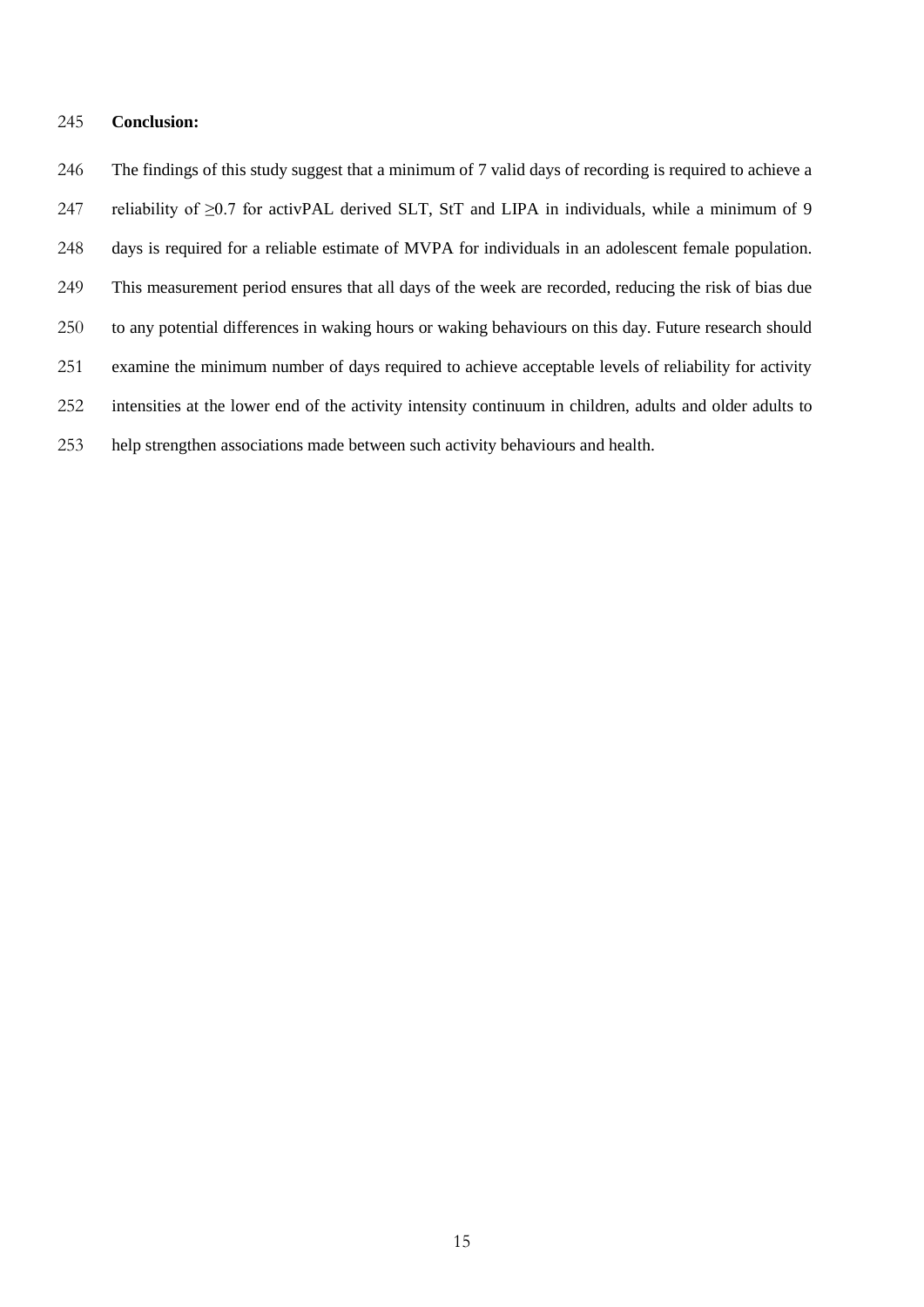## **Acknowledgements:**

 The authors acknowledge Miss Grainne Hayes, Mr Phelim Macken and Ms Elaine O'Connor for their support throughout the research. The authors also wish to thank the participants and their parents involved in the study. This research was supported by the Irish Research Council for Science Engineering and Technology and the NIHR Leicester-Loughborough Diet, Lifestyle and Physical Activity Biomedical Research Unit which is a partnership between University Hospitals of Leicester NHS Trust, Loughborough University and the University of Leicester.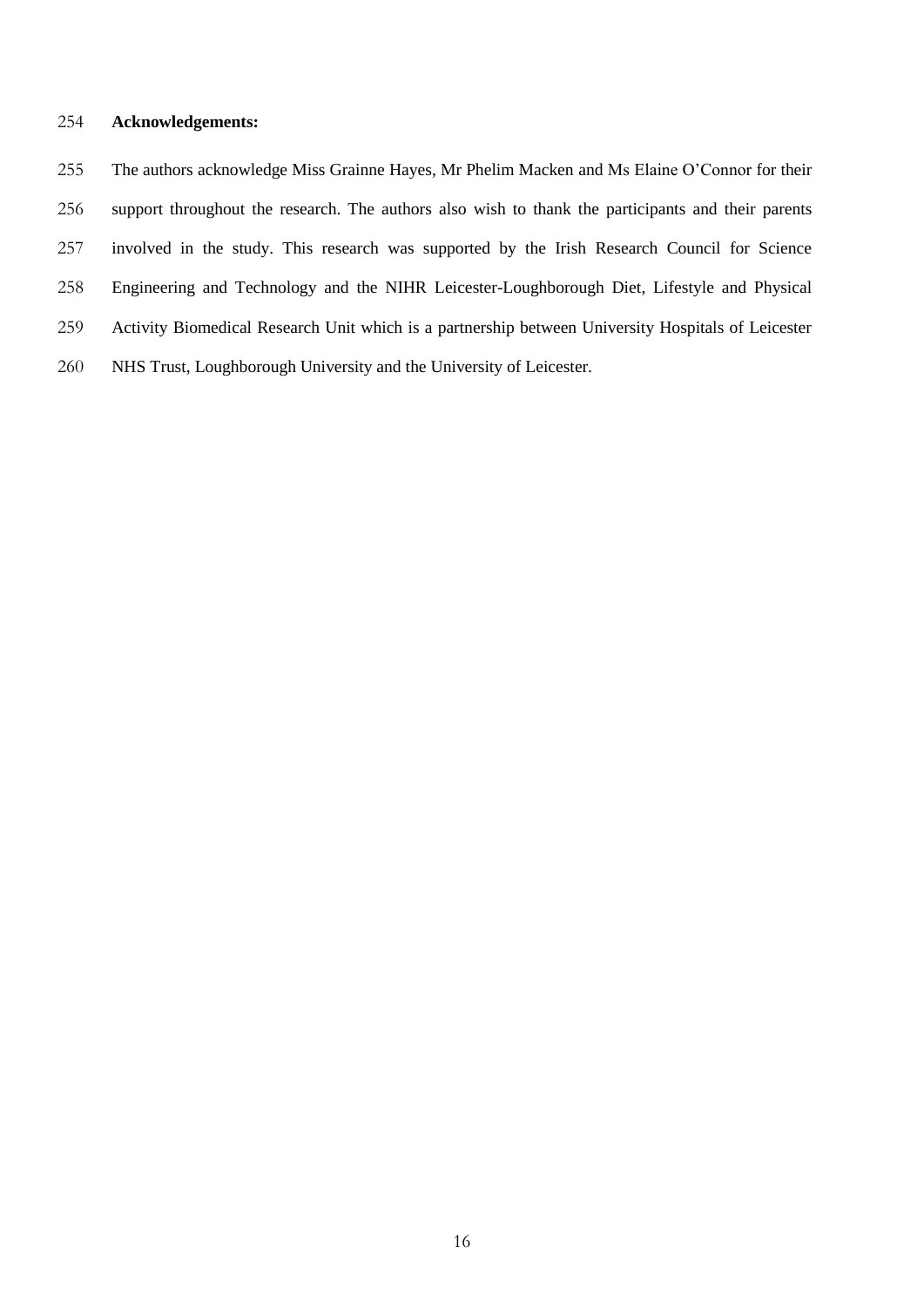#### **Bibliography:**

<span id="page-16-1"></span> 1. Addy CL, Trilk JL, Dowda M, Byun W, Pate RR. Assessing Preschool Children's Physical Activity: How Many Days of Accelerometry Measurement. *Pediatr Exerc Sci*. 2014; 26(1):103-109. PubMed doi: 10.1123/pes.2013-0021

<span id="page-16-6"></span> 2. Baranowski T, de Moor C. How many days was that? Intra-individual variability and physical activity assessment. *Res Q Exerc Sport*. 2000; 71(S2):74-78. PubMed doi: 10.1080/02701367.2000.11082789

<span id="page-16-0"></span> 3. Baranowski T, Masse LC, Ragan B, Welk G. How many days was that? We're still not sure, but we're asking the question better! *Med Sci Sports Exerc*. 2008; 40(S7):544-549. PubMed doi: 10.1249/MSS.0b013e31817c6651

<span id="page-16-8"></span>271 4. Corder K, Ekelund U, Steele RM, Wareham NJ, Brage S. Assessment of physical activity in youth. *J Appl Physiol*. 2008; 105(3):977-987. PubMed doi: 10.1152/japplphysiol.00094.2008

<span id="page-16-5"></span> 5. Dowd KP, Harrington DM, Bourke AK, Nelson J, Donnelly AE. The measurement of 274 sedentary patterns and behaviors using the activPAL<sup>TM</sup> Professional physical activity monitor. *Physiol Meas*. 2012; 33(11):1887-1899. PubMed doi: 10.1088/0967-3334/33/11/1887

<span id="page-16-4"></span> 6. Dowd KP, Harrington DM, Donnelly AE. Criterion and Concurrent Validity of the activPAL™ Professional Physical Activity Monitor in Adolescent Females. *PLoS One*. 2012; 7(10):e47633. PubMed doi: 10.1371/journal.pone.0047633

<span id="page-16-7"></span> 7. Hart TL, Swartz AM, Cashin SE, Strath SJ. How many days of monitoring predict physical activity and sedentary behaviour in older adults. *Int J Behav Nutr Phys Act*. 2011; 8:62. PubMed doi: 10.1186/1479-5868-8-62

<span id="page-16-3"></span> 8. Hinkley T, O'Connell E, Okely AD, Crawford D, Hesketh K, Salmon J. Assessing volume of accelerometry data for reliability in preschool children. *Med Sci Sports Exerc*. 2012; 44(12):2436-2441. PubMed doi: 10.1249/MSS.0b013e3182661478

<span id="page-16-2"></span> 9. Hislop J, Law J, Rush R, et al. An investigation into the minimum accelerometry wear time for reliable estimates of habitual physical activity and definition of a standard measurement day in pre-school children. *Physiol Meas*. 2014; 35(11):2213-2218. PubMed doi: 10.1088/0967- 3334/35/11/2213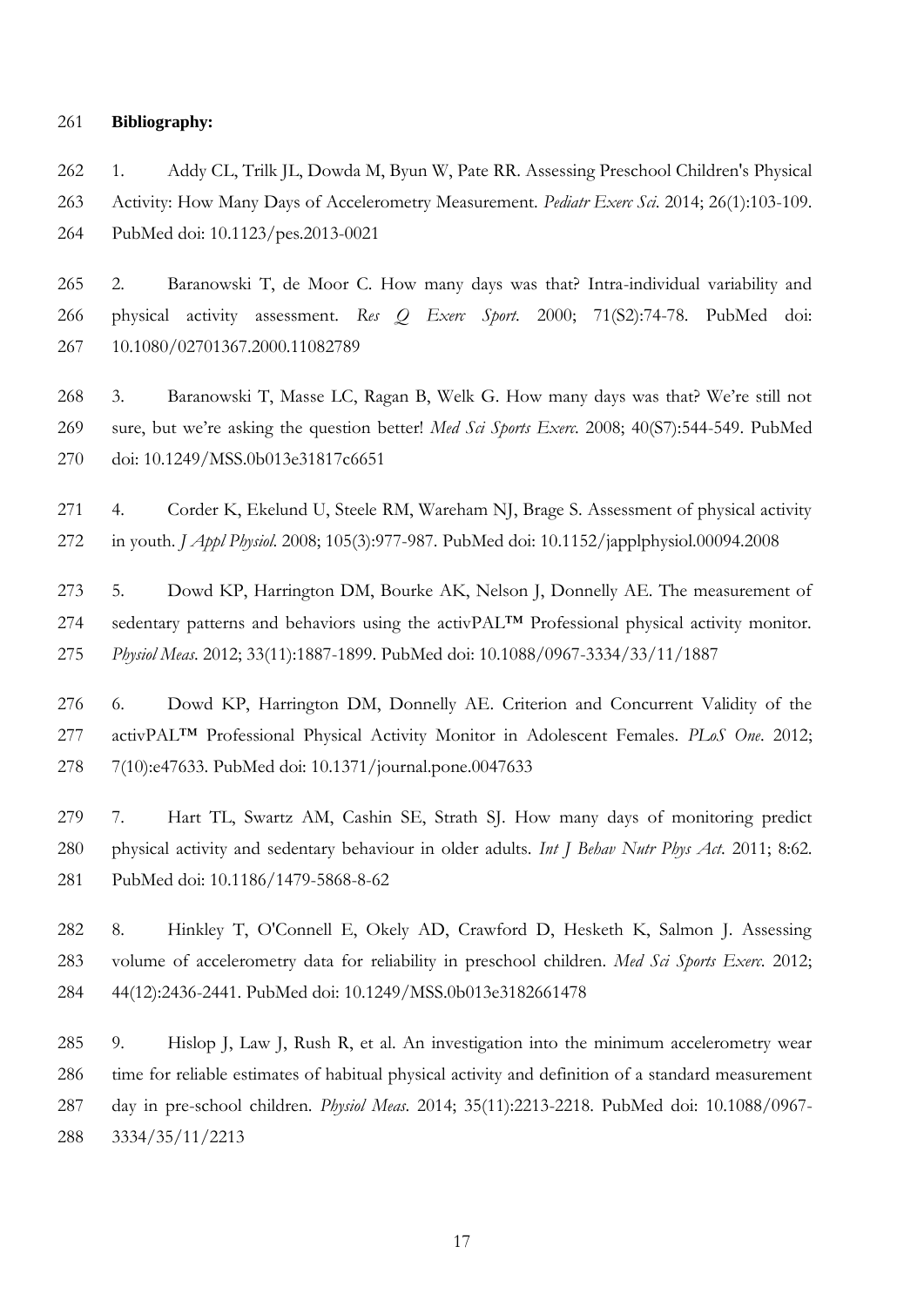<span id="page-17-8"></span> 10. Janz KF, Witt J, Mahoney LT. The stability of children's physical activity as measured by accelerometry and self-report. *Med Sci Sports Exerc*. 1995; 27(9):1326-1332. PubMed doi:

<span id="page-17-4"></span> 11. Kozey-Keadle S, Libertine A, Lyden K, Staudenmayer J, Freedson PS. Validation of wearable monitors for assessing sedentary behavior. *Med Sci Sports Exerc*. 2011; 43(8):1561-1567. PubMed doi: 10.1249/MSS.0b013e31820ce174

<span id="page-17-0"></span> 12. Lee IM, Shiroma EJ, Lobelo F, Puska P, Blair SN, Katzmarzyk PT. Effect of physical inactivity on major non-communicable diseases worldwide: an analysis of burden of disease and life expectancy. *The Lancet*. 2012; 380(9838):219-229. PubMed doi: 10.1016/S0140- 6736(12)61031-9

<span id="page-17-3"></span> 13. Matthews CE, Ainsworth BE, Thompson RW, Bassett Jr DR. Sources of variance in daily physical activity levels as measured by an accelerometer. *Med Sci Sports Exerc*. 2002; 34(8):1376-1381. PubMed doi:

<span id="page-17-7"></span> 14. Mattocks C, Ness AR, Leary SD, et al. Use of accelerometers in a large field-based study of children: protocols, design issues, and effects on precision. *J Phys Act Health*. 2008; 5(S1):98- 111. PubMed doi:

<span id="page-17-1"></span> 15. McMurray RG, Ring KB, Treuth MS, et al. Comparison of two approaches to structured physical activity surveys for adolescents. *Med Sci Sports Exerc*. 2004; 36(12):2135-2143. PubMed doi:

<span id="page-17-9"></span> 16. Murray DM, Catellier DJ, Hannan PJ, et al. School-level intraclass correlation for physical activity in adolescent girls. *Med Sci Sports Exerc*. 2004; 36(5):876-882. PubMed doi:

<span id="page-17-5"></span> 17. Owen N, Healy GN, Matthews CE, Dunstan DW. Too much sitting: the population health science of sedentary behavior. *Exerc Sport Sci Rev*. 2010; 38(3):105-113. PubMed doi: 10.1097/JES.0b013e3181e373a2

<span id="page-17-2"></span> 18. Penpraze V, Reilly JJ, MacLean CM, et al. Monitoring of physical activity in young children: how much is enough? *Pediatr Exerc Sci*. 2006; 18(4):483-491. PubMed doi:

<span id="page-17-6"></span> 19. Ridgers ND, Salmon J, Ridley K, et al. Agreement between activPAL and ActiGraph for assessing children's sedentary time. *Int J Behav Nutr Phys Act*. 2012; 9:15. PubMed doi: 10.1186/1479-5868-9-15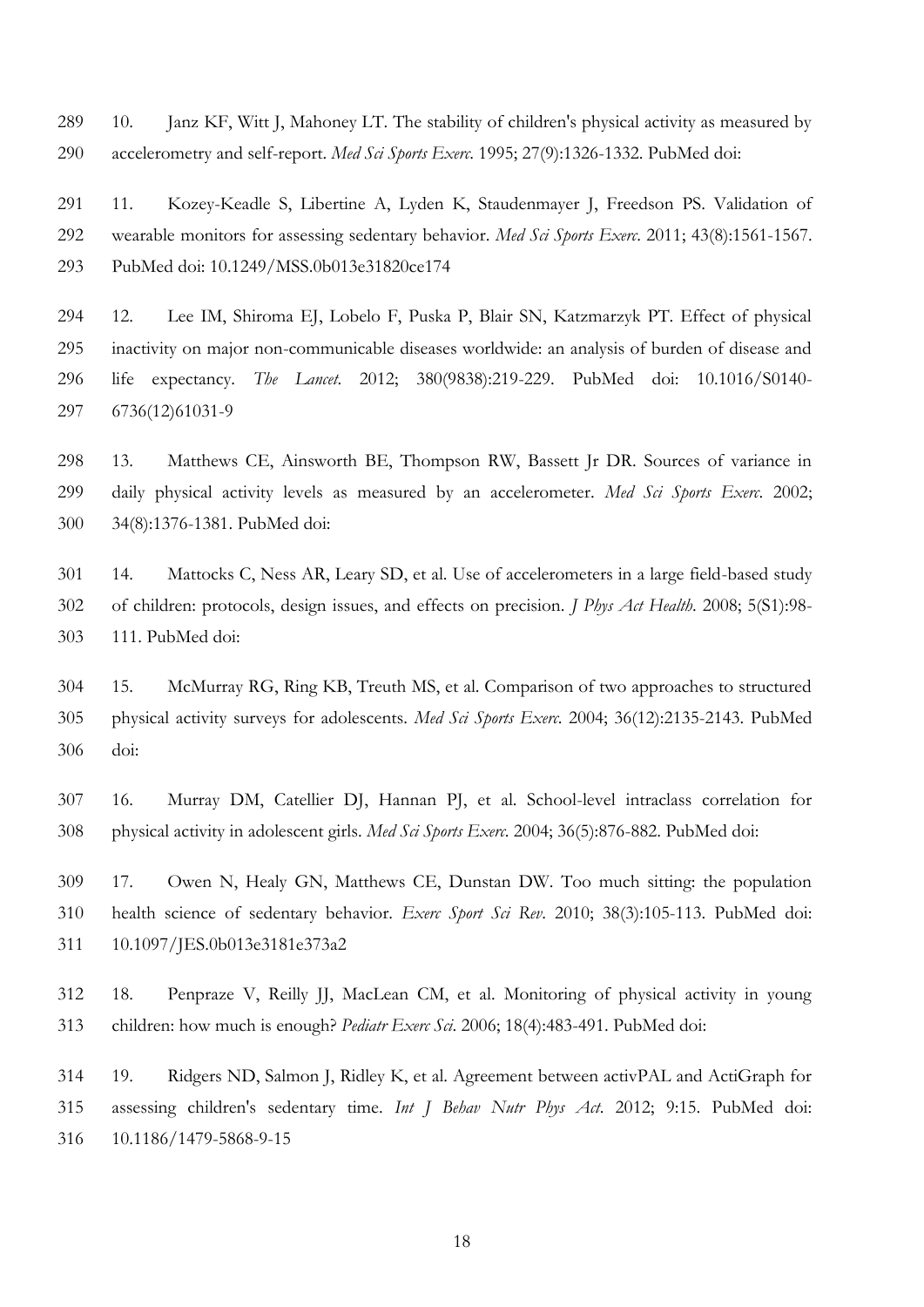<span id="page-18-10"></span> 20. Sellers C, Dall P, Grant M, Stansfield B. Agreement of the activPAL3 and activPAL for characterising posture and stepping in adults and children. *Gait & Posture*. 2016; 48:209-214. PubMed doi: 10.1016/j.gaitpost.2016.05.012

<span id="page-18-9"></span> 21. Smith L, Ekelund U, Hamer M. The Potential Yield of Non-Exercise Physical Activity Energy Expenditure in Public Health. *Sports Med*. 2015; 45(4):449-452. PubMed doi: 10.1007/s40279-015-0310-2

<span id="page-18-8"></span> 22. Stanley JC. Reliability In: Thorndike R, editor. Educational Measurement. Washington (DC): American Council of Education; 1971.

<span id="page-18-0"></span> 23. Thorp AA, Owen N, Neuhaus M, Dunstan DW. Sedentary behaviors and subsequent health outcomes in adults: a systematic review of longitudinal studies, 1996–2011. *American journal of preventive medicine*. 2011; 41(2):207-215. PubMed doi: 10.1016/j.amepre.2011.05.004

<span id="page-18-1"></span> 24. Tremblay MS, LeBlanc AG, Janssen I, et al. Canadian sedentary behaviour guidelines for children and youth. *Appl Physiol, Nutr Metab*. 2011; 36(1):59-64. PubMed doi: 10.1139/H11-012

<span id="page-18-7"></span> 25. Troiano RP, Berrigan D, Dodd KW, Masse LC, Tilert T, McDowell M. Physical activity in the United States measured by accelerometer. *Med Sci Sports Exerc*. 2008; 40(1):181-188. PubMed doi:

<span id="page-18-3"></span> 26. Trost SG. State of the art reviews: measurement of physical activity in children and adolescents. *Am J Lifestyle Med*. 2007; 1(4):299-314. PubMed doi:

<span id="page-18-5"></span> 27. Trost SG, McIver KL, Pate RR. Conducting accelerometer-based activity assessments in field-based research. *Med Sci Sports Exerc*. 2005; 37(S11):531-543. PubMed doi:

<span id="page-18-2"></span> 28. Trost SG, Pate RR, Freedson PS, Sallis JF, Taylor WC. Using objective physical activity measures with youth: how many days of monitoring are needed? *Med Sci Sports Exerc*. 2000; 32(2):426-431. PubMed doi:

<span id="page-18-6"></span> 29. Tudor-Locke C, Burkett L, Reis J, Ainsworth B, Macera C, Wilson D. How many days of pedometer monitoring predict weekly physical activity in adults? *Prev Med*. 2005; 40(3):293-298. PubMed doi:

<span id="page-18-4"></span> 30. Warren JM, Ekelund U, Besson H, Mezzani A, Geladas N, Vanhees L. Assessment of physical activity–a review of methodologies with reference to epidemiological research: a report